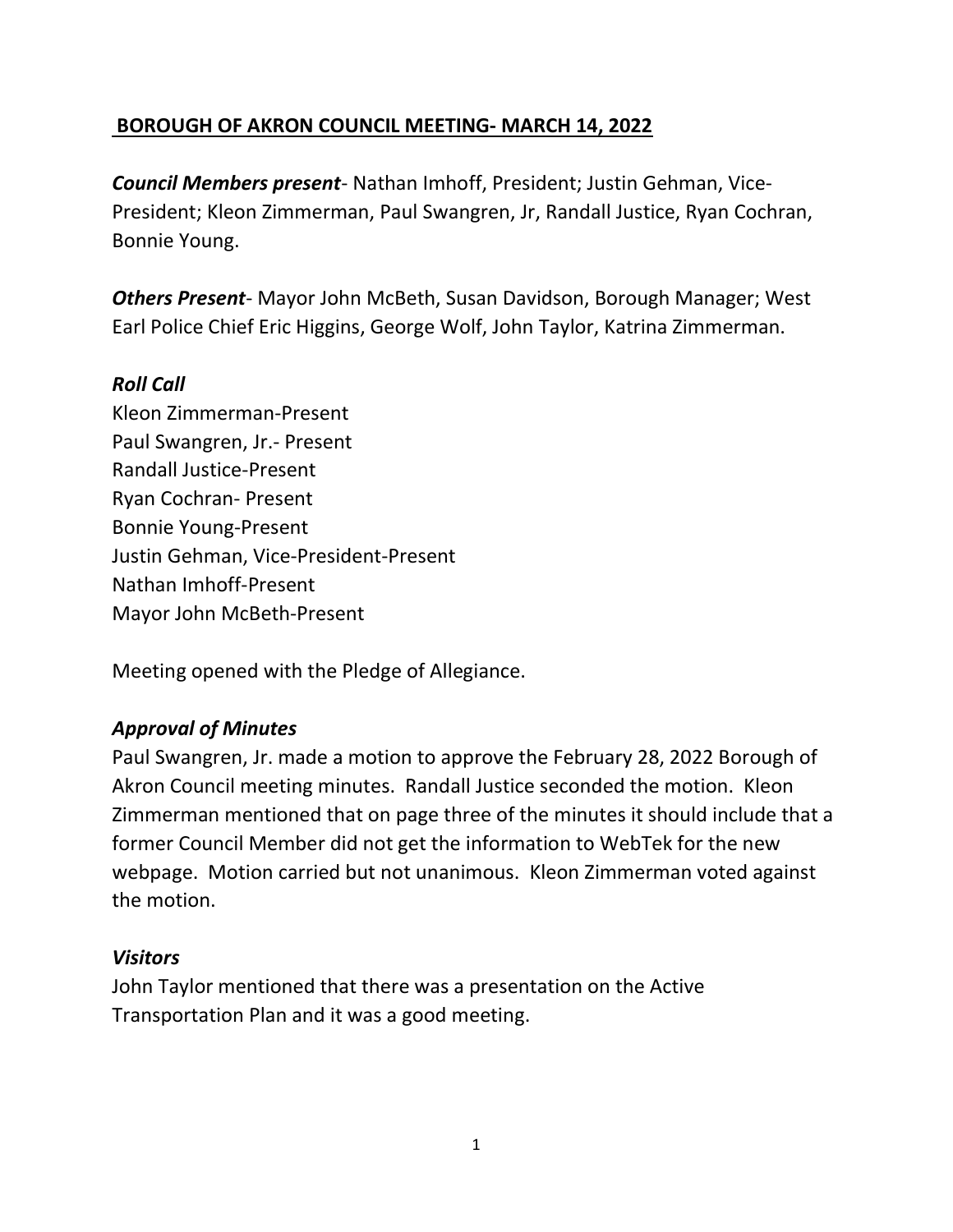# Bills

Ryan Cochran made a motion to approve the bills as reviewed by the Finance Committee. General Fund - \$103,913.81 (this includes the West Earl Police Contract Services for March 2022) Water Fund \$10,328.79 Sewer Fund - \$3,438.10 Payroll Fund - \$3,238.56 Kleon Zimmerman seconded the motion. Motion carried

# Police Report

Report distributed to Council members and Mayor.

Chief Higgins stated that Coffee with a Cop had good attendance. It was held at the Akron Borough Office on Wednesday, March 8 and Thursday, March 9. Chief Higgins would like to have this event again later this year at Akron.

A liaison meeting is scheduled for April  $5<sup>th</sup>$  at 6:00 p.m. at the Akron Borough Municipal Building.

West Earl will have a Coffee with a Copy the end of March 2022 (tentative date, March 28, 2022)

Mayor Report-Mayor John McBeth

Nothing to report at this time

# Borough Manager

February 2022 month-end financials have been reconciled and March 2022 payables have been reviewed by the Finance Committee.

Ethics forms are due back by May 1, 2022.

Met with Ryan Cochran and Megan Thompson from Herbein & Co. to review the 2021 Borough Audit. Herbein & Co will be at the March 28, 2022 Council meeting to review the audit with Council.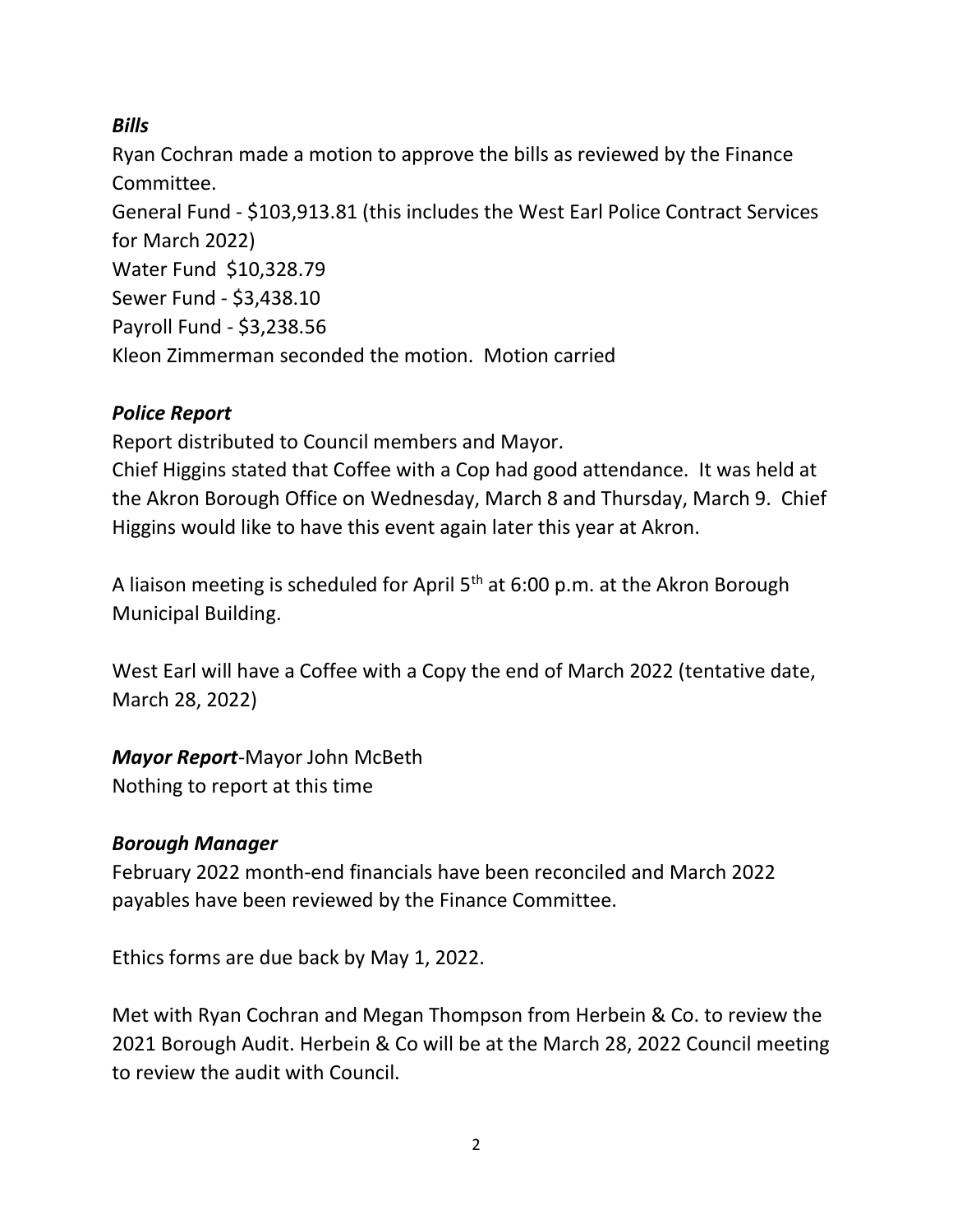Davidson mentioned she needs information from all check signers to forward to Ephrata National Bank so we can complete the transition to the Ephrata National Bank.

Street Sweeping is scheduled for April 21 (East side) and April 22 (West Side).

Martin's Paving is will be out this month to patch streets from this year's water main breaks.

The work at Pavilion 1 & 2 is almost completed and are getting roof quotes for pavilion #1. Kleon Zimmerman asked that we get quotes for shingle roof's also.

The Amerigas propane tanks were removed the week of March 7, 2022 and Public Works removed the concrete slab on March 11, 2022.

Mr. Rehab has been contacted to put the Borough on their schedule as soon as possible.

Responses were lower than anticipated for the job ad for a Public Works Supervisor. Staff has interviewed applicants and will discuss with Personnel Committee at their next meeting.

Interviewed an applicant for a substitute crossing guard. The applicant submitted his criminal and child abuse clearances. The Borough Manager will contact the applicant to see if he is still interested in the job and will get him trained as soon as possible. Mayor McBeth asked why a motion is not needed and Council mentioned that a motion is not needed because it is part-time and included in the budget.

 A committee was formed to identify and prioritize improvements to pedestrian, bicycle and public transportation in the Borough. The Active Transportation survey is on the Borough Webpage and Facebook for residents to complete and provide additional comments. A public meeting of the Borough Planning Commission took place on Thursday, March 3, 2022 at 6:30 pm with a presentation from the planning consultant for the Active Transportation Plan and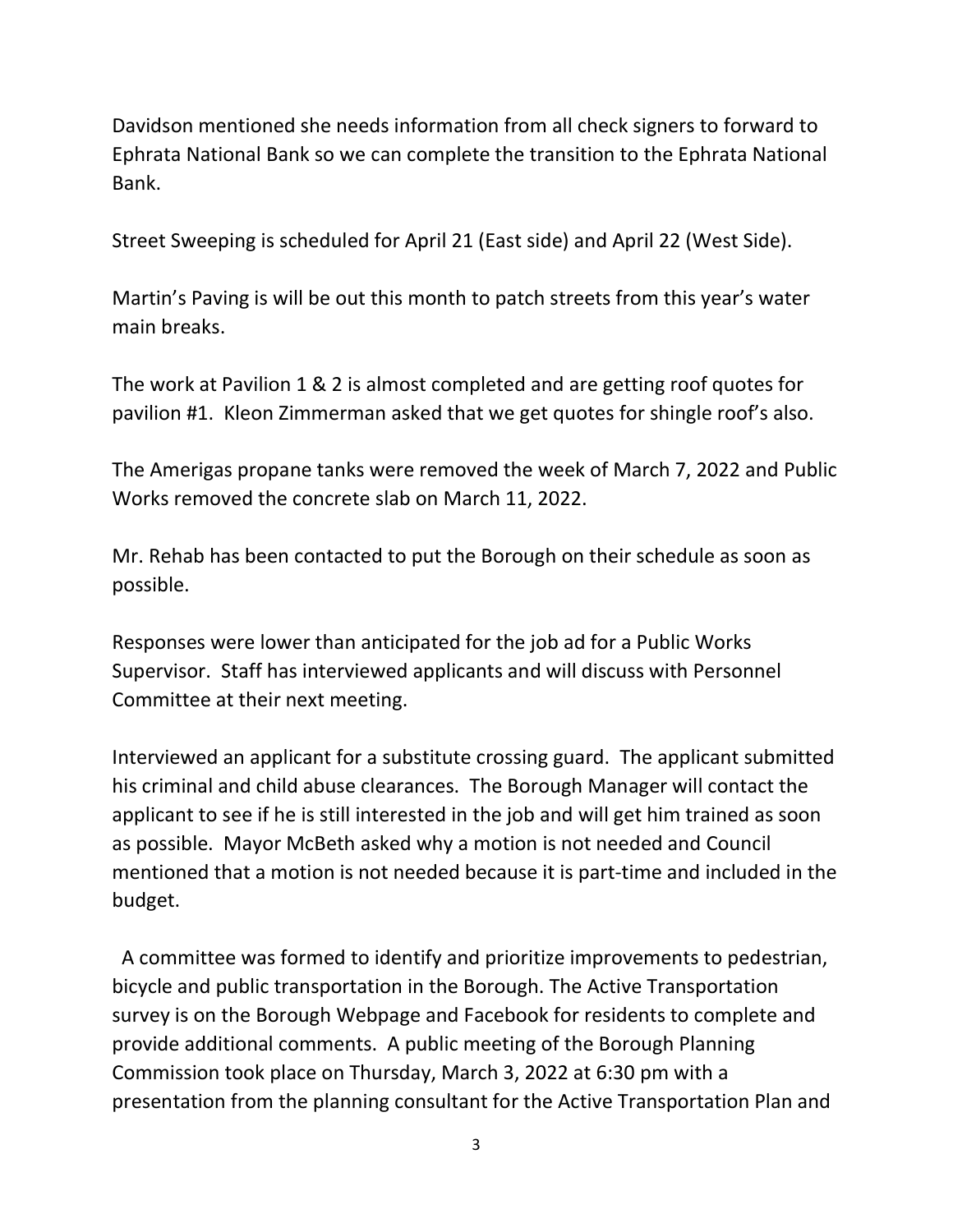to receive input from attendees. The survey is on the webpage (paper copies at the Borough Office) and there has been a good response. The survey should be ongoing until the end of March 2022. The next steering committee meeting is in April 2022, I do not have a specific date at this time.

Sean Molchany is updating the current zoning ordinance and will have a draft by mid-year to present to the Borough Planning Commission for their review.

A Zoning Hearing is scheduled for Thursday, March 17, 2022. There are two applicants:

- 1) 29 Main Street- Variance Minimum Lot setback & Front Yard Setback
- 2) 1018 Main Street- Change of Non-Conforming Use

PSAB is having their annual conference at Hershey PA May 22-25, 2022. Contact Faye Martin if you want to attend.

The Lancaster County Association of Twp Supervisors is holding a meeting on March 29, 2022. Information is in your Council books. Please contact Sue Davidson or Faye Martin if you will be attending.

The Akron Borough Implementation Committee had a meeting on March 2, 2022 and has not requested to be on the agenda for any meetings at this time. Minutes are in your books.

Staff was contacted by Walk Works in regards to grant money for mapping of sidewalks, sidewalk inventory. This is a separate grant from the current Walk Works/Active Transportation Plan. There is funding available approx. \$7,000 to \$10,000 ( no match). I need to get more information for March 28, 2022 meeting.

# Finance Report-Ryan Cochran

Ryan Cochran read the February 2022 month-end balances into the minutes.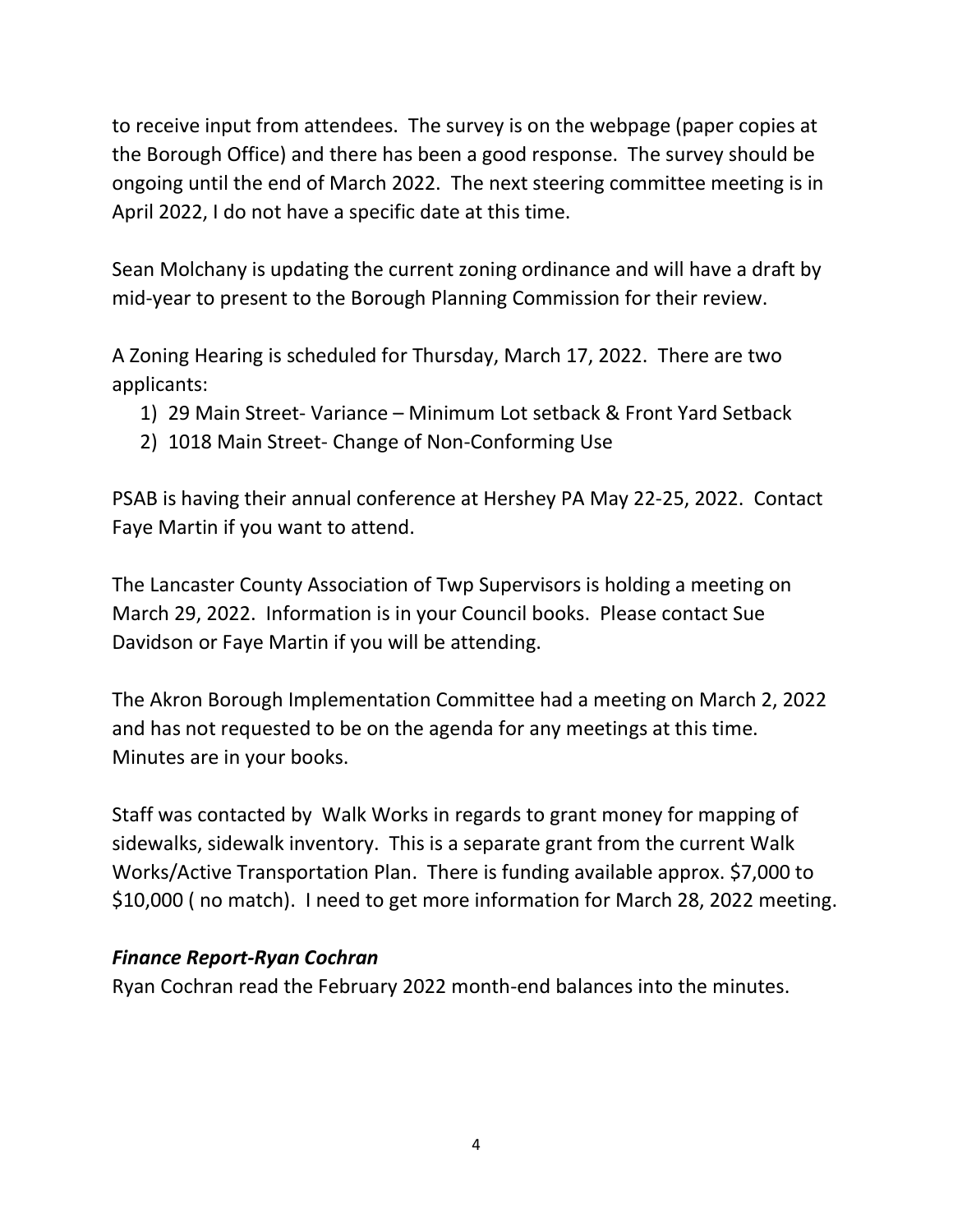February 28, 2022

| <b>General Fund</b> | \$82,658.21  |  |  |
|---------------------|--------------|--|--|
| Water Fund          | \$5,678.47   |  |  |
| Sewer Fund          | \$130,187.94 |  |  |
| Highway Aid         | \$48,842.84  |  |  |

| <b>General Fund Reserves</b> |              |                | <b>General Fund Reserves</b> |              |
|------------------------------|--------------|----------------|------------------------------|--------------|
|                              | Restricted   |                | <b>Restricted (Goal)</b>     | \$302,363.00 |
|                              | Operating    | \$159,967.51   |                              |              |
|                              | Capital      | \$318,439.78   |                              |              |
|                              | <b>Total</b> | \$478,407.29   | <b>Total</b>                 | \$302,363.00 |
| <b>Water Fund Reserves</b>   |              |                | <b>Water Fund Reserves</b>   |              |
|                              | Restricted   | \$0.00         | <b>Restricted (Goal)</b>     | \$72,992.00  |
|                              | Operating    | \$47,917.41    |                              |              |
|                              | Capital      | \$0.00         |                              | \$0.00       |
|                              | <b>Total</b> | \$47,917.41    | <b>Total</b>                 | \$72,992.00  |
| <b>Sewer Fund Reserves</b>   |              |                |                              |              |
|                              | Restricted   | \$121,822.00   |                              |              |
|                              | Operating    | \$213,839.65   |                              |              |
|                              | Capital      | \$0.00         |                              |              |
|                              | <b>Total</b> | \$335,661.65   |                              |              |
| <b>Capital Projects</b>      |              | \$375.90       |                              |              |
| <b>Community Fund</b>        |              | \$2,105.50     |                              |              |
|                              | <b>Total</b> | \$1,131,835.21 |                              |              |
| <b>Escrow</b>                |              | \$18,556.16    |                              |              |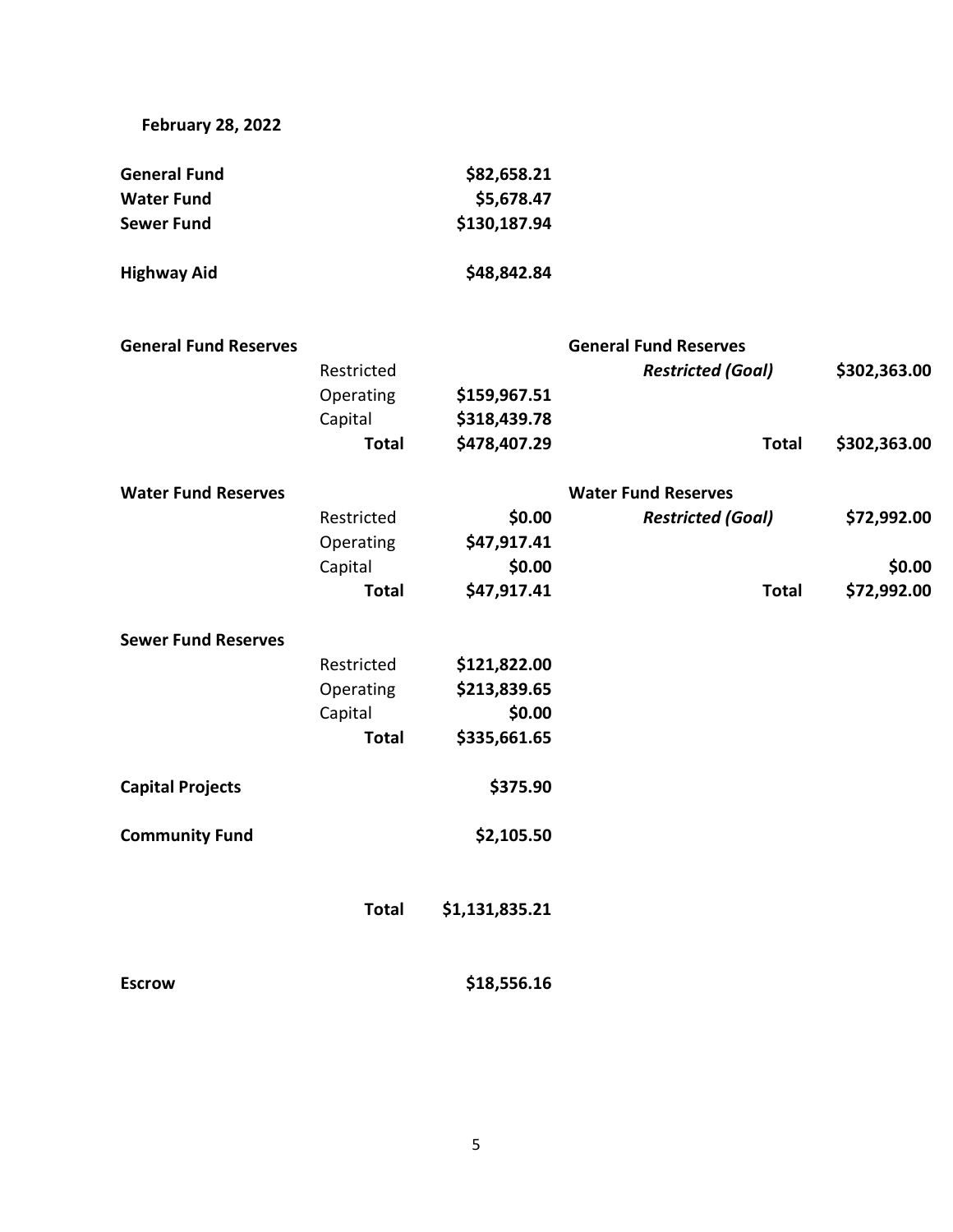#### Community Relations Report-Bonnie Young

Bonnie Young mentioned the Concerts in the Park dates are set-up and Pavilion #2 has been reserved for the concerts and Bonnie is waiting to hear back from the Ephrata National Bank as a potential sponsor for the concerts.

Bonnie Young attended the March Akron Borough Implementation Committee meeting and it was discussed How to Beautify Akron.

Bonnie attended the breakfast hosted by Senator Aument's office. Bonnie received a Funding and Resource Guide to help with information on grants and loans.

Bonnie also publicized the Coffee with a Cop and was able to get an article and picture on the event in the Shopping News.

Bonnie Young made a motion to allow the Get Outdoors Program in the Roland Park from June 1, 2022 until August 13, 2022. This free program is offered through by Wellspan along with the library system to run in conjunction with the library summer read program. Randall Justice seconded the motion. Motion carried.

# Parks & Property-Randall Justice

Randall Justice thanked Bonnie Young for her energy and enthusiasm for the work on her committee.

Randall Justice mentioned that he had to cancel a meeting about the Broad Street pavilion but will reschedule.

Randall mentioned he received an email from a Tara Eckinger who had ideas about the park. Randall will schedule a time to meet with Tara and hear what she has to say.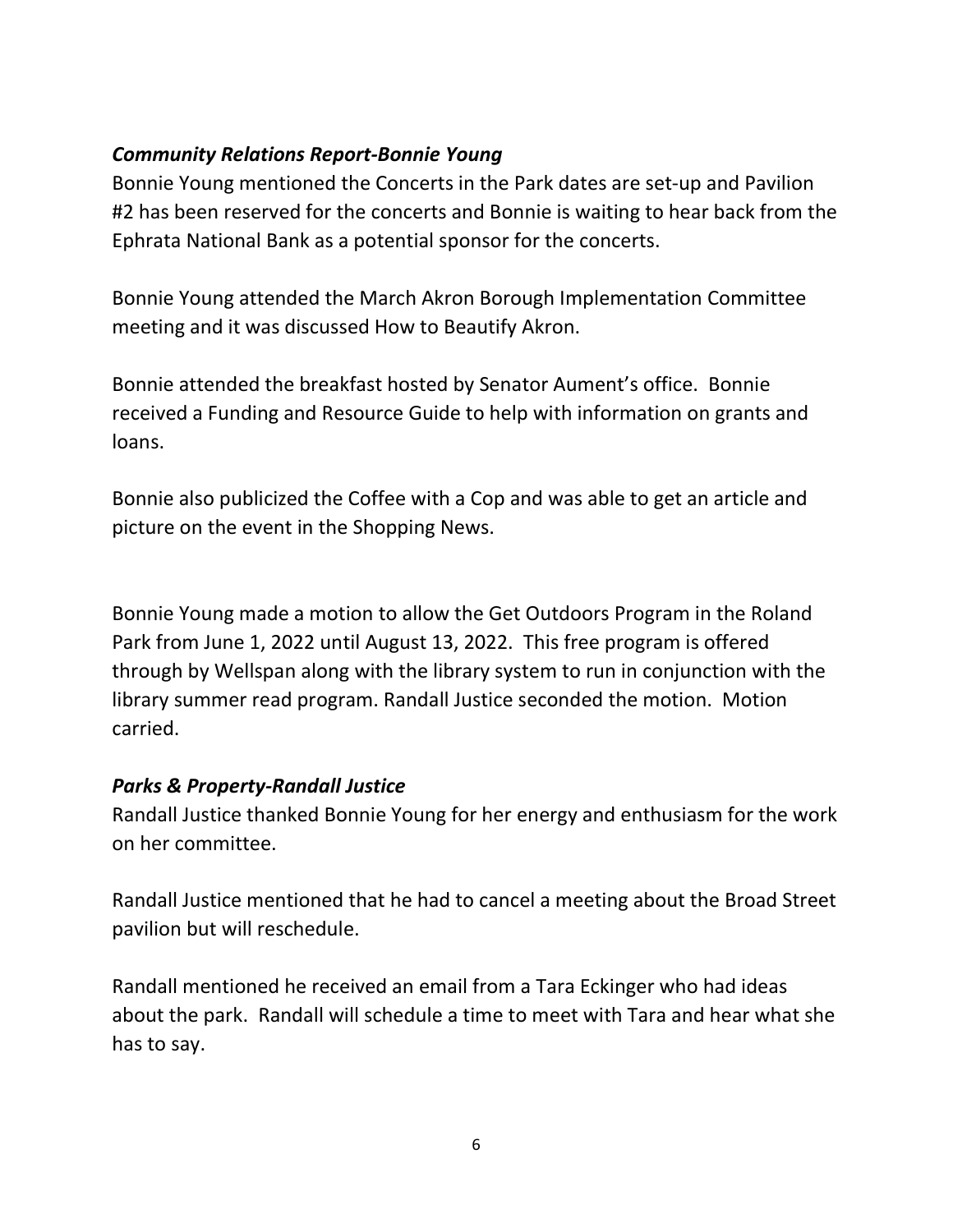#### Personnel Committee-Paul Swangren, Jr.

Nothing to report

### Streets-Justin Gehman

PennDot Liquid Fuels were deposited into the Borough account on March 1, 2022 in the amount of \$119,734.57.

Staff will contact Affordable Paving tomorrow and to get on schedule for the S. Ninth Street paving (storm inlet project).

# Public Utilities-Kleon Zimmerman

Kleon Zimmerman mentioned we do not have an exact date for when Mr. Rehab will be out.

Council wants the remainder of the Kampstrup meters purchased this year in case there is an issue with availability next year and also to avoid any price increases.

Paul Swangren, Jr. mentioned we should get a temporary worker to come in and pop manholes and check for sewer vents on sidewalks but reach out to IBEW first.

# Wolf Tract

Council wants Hanover Engineering at the March 28, 2022 Council meeting to discuss the Wolf Tract and the punch list.

# Manor Ridge/Edgehill Drive Street Project

Staff is suggesting that all future roadway bid projects in the Borough include curbing and sidewalk work to be included in the bid and assess the property owners the cost of any sidewalk repair or replacement per the bid cost. Another option is to give the property owner the option to pull a permit and complete the work by a certain date. Failure to meet deadlines, the contractor who gets the bid will complete the work and the Borough will assess the property owners.

Staff will contact the Borough Solicitor about this option and will have information by the next meeting.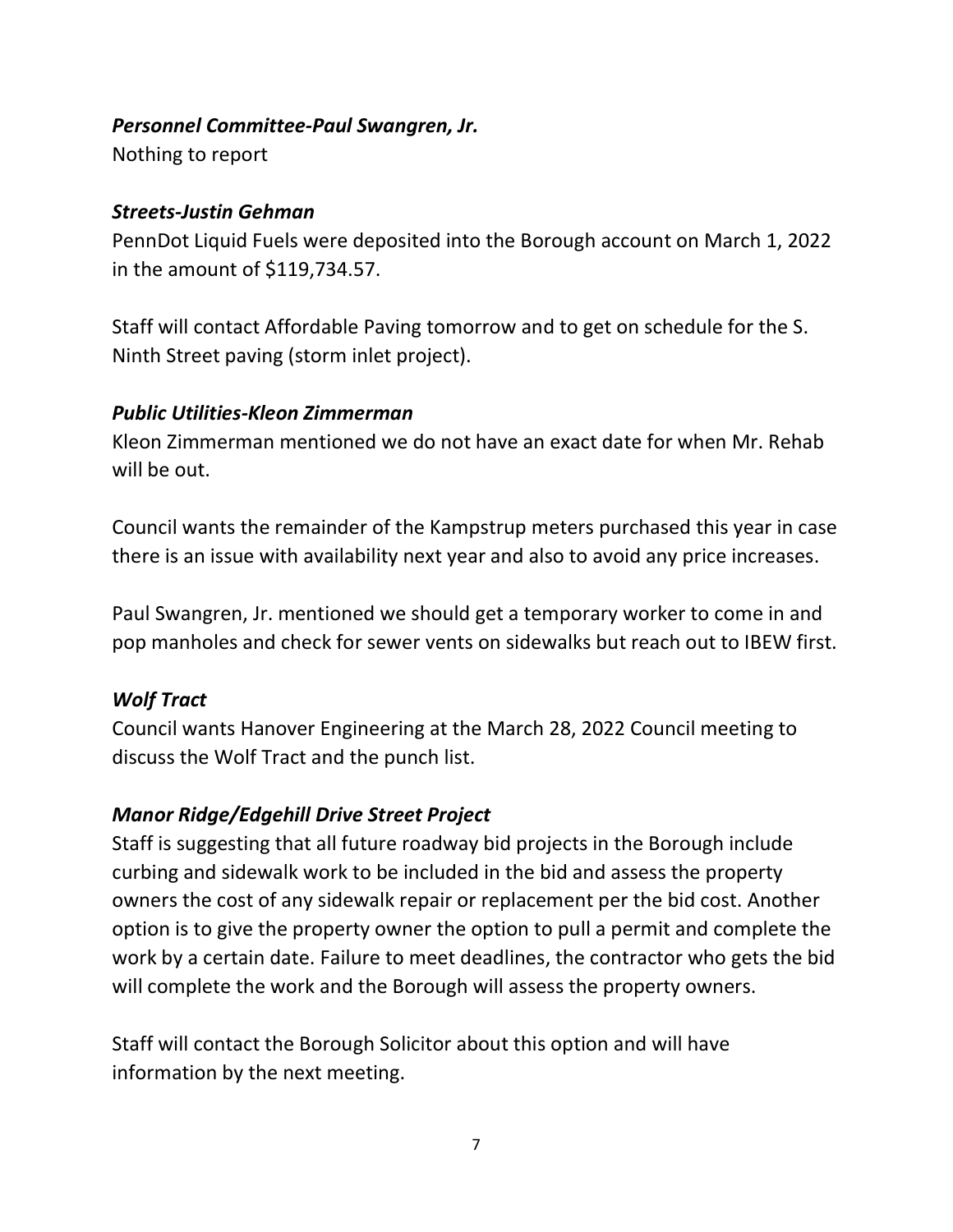### Lancaster County Conservation District Memorandum of Understanding

Paul Swangren, Jr. made a motion to approve the Memorandum of Understanding between Lancaster Conservation District and the Borough of Akron (Resolution #02343). Ryan Cochran seconded the motion. This document outlines the scope and responsibilities and expectation between the two organizations. A signed copy is due by June 1, 2022. Motion carried.

### Loan for Unfunded Pension Liability

Susan Davidson mentioned the loan for the Unfunded Pension Liability went through at the rate of 3.16% at the Ephrata National Bank. Council requested information on the line of credit from Ephrata National Bank at the next meeting.

#### Park House

Susan Davidson mentioned to Council that a walk through is scheduled at the park house on Thursday, March 17 at 4:30 p.m. Council asked for information from this walk through along with pictures ahead of the next Council meeting.

#### Animal Shelter Ordinance

Katrina Zimmerman asked that Council adopt an Animal Shelter Ordinance. Staff will contact the Borough Solicitor. Katrina mentioned that Mt. Joy Borough has an animal shelter ordinance. Staff will check with other municipalities and who would enforce this ordinance.

#### Water/Sewer Relief

Paul Swangren, Jr. made a motion to grant sewer relief to 913 Walnut Street for water that did not go through the sewer. Randall Justice seconded the motion. Council requested that a letter be sent to the resident about the relief and Council will only grant the relief this one time. Motion carried.

Paul Swangren, Jr. made a motion to grant sewer relief to 103 Main Street for water that did not go through the sewer. Ryan seconded the motion. Council requested that a letter be sent to the resident about the relief and Council will only grant the relief this one time. Motion carried.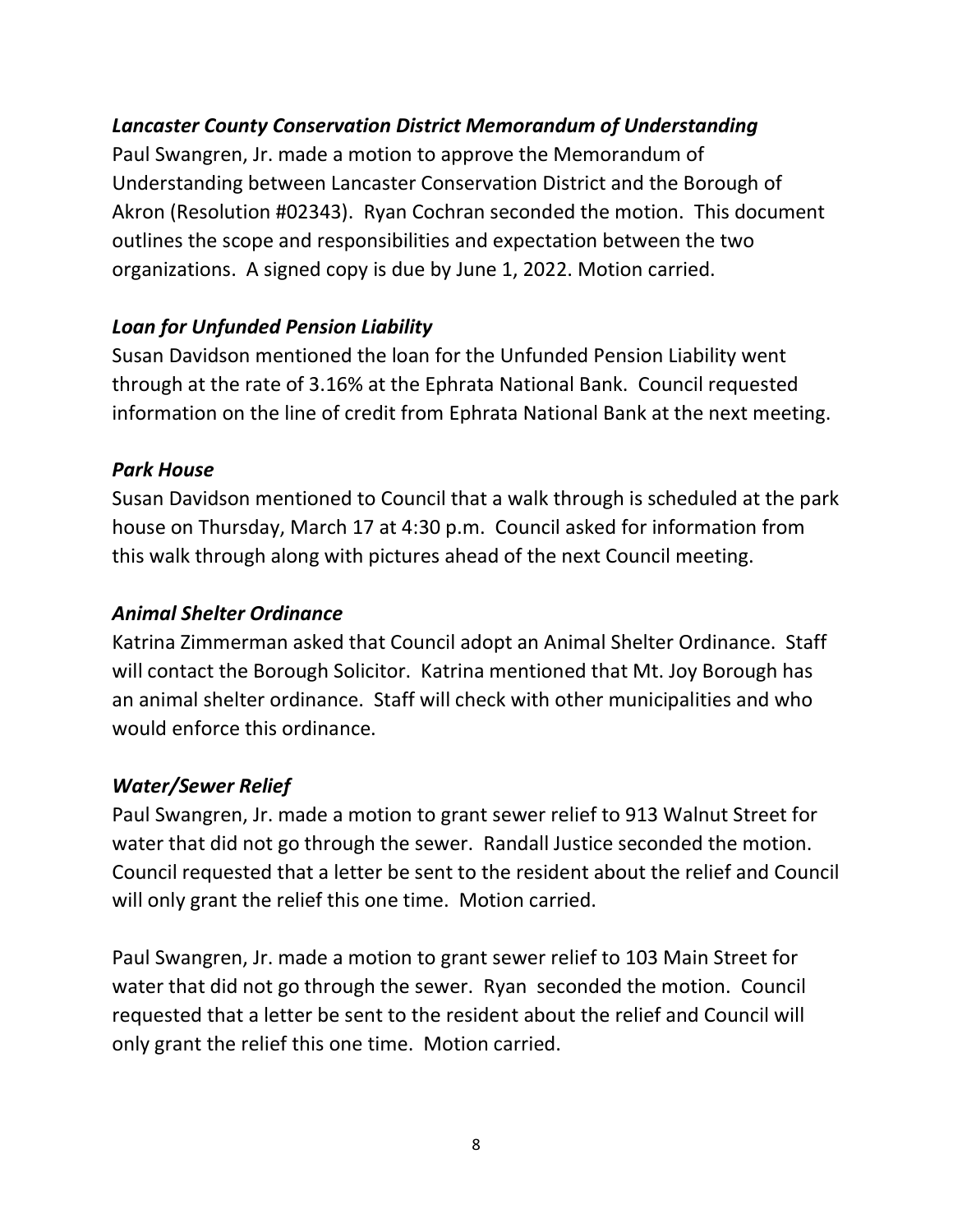Randall Justice made a motion to deny the request for sewer relief for 408 Westview Drive. Council was not given substantial evidence that the water did not go through the sewer. Paul Swangren, Jr. seconded the motion. Motion carried.

### Rail Trail Signal Maintenance

Staff will contact C.M. High and ask if the replacement detectors are a newer technology and if the solar panels that charge the batteries are the issue. Staff will have more information by the March 28, 2022 meeting.

#### Zoning Hearing Board Member Resignation and Appointment

Justin Gehman made a motion to accept the resignation of Kay McEllhenney as Akron Borough Zoning Hearing member effective April 1, 2022. Kleon Zimmerman seconded the motion. Motion carried.

Paul Swangren, Jr. made a motion to appoint Jeff Shirk to fill the term of Kay McEllhenny as Akron Borough Zoning Hearing Board member through 2023 effective April 1, 2022. Ryan Cochran seconded the motion. Motion carried.

#### New Business

An Intermunicipal Technical meeting is scheduled for Tuesday, March 22, 2022 at the Ephrata Borough Municipal office. Kleon Zimmerman would like to attend the meeting along with staff.

Lancaster County Association of Twp Supervisors meeting is scheduled for March 29, 2022.

PSAB is having their annual conference at Hershey PA, May 22-25, 2022. Contact Faye Martin if you will be attending.

Warwick Twp is having a dedication of the W. Logan Myers Park on Wednesday, April 6, 2022 at noon. The park is located at 783 Rothsville Road, Lititz, PA.

Paul Swangren, Jr. made a motion to adjourn the meeting. Justin Gehman seconded the motion. Motion carried.